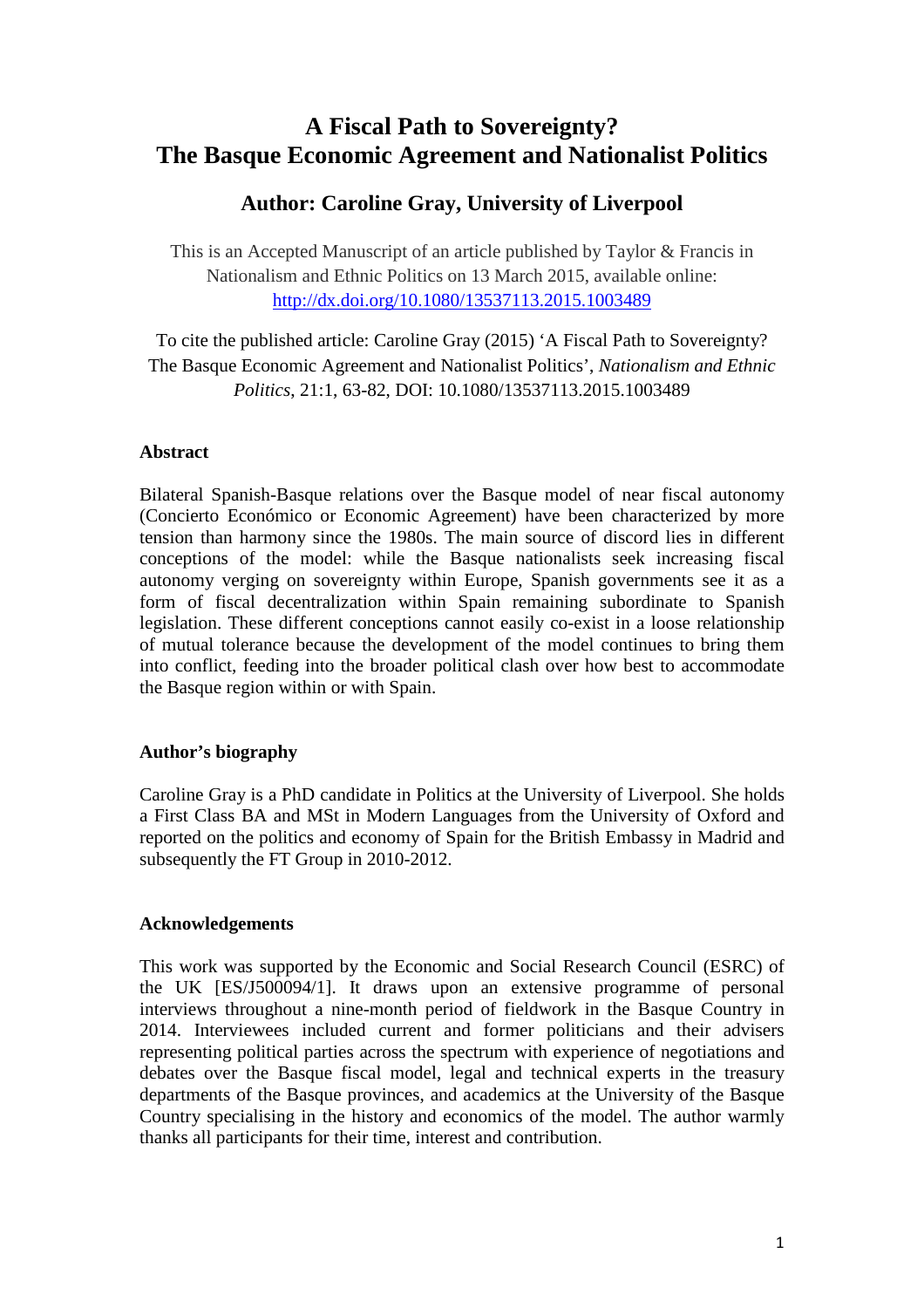The extensive transfer of policy competences to the governments of Spain's 17 autonomous communities (ACs or regions) since the 1980s has outweighed the transfer of revenue-raising powers in all but two ACs – the Basque Country (Euskadi) and Navarre. The latter two have economic agreements with the Spanish state named the *Concierto Económico* and the *Convenio Económico* respectively (hereafter Concierto and Convenio), which grant them near fiscal autonomy. In contrast, the remaining fifteen ACs are subject to an intergovernmental revenue-sharing system called the common financing regime (*régimen común de financiación*), which involves a combination of revenue transfers from the central government and more limited regional taxation powers. The existence of two distinct regional financing systems and the differences in levels of regional financing and contributions to interregional solidarity that ACs experience under these have fed into growing intergovernmental conflict and competition in Spain since the turn of the century. In particular, Catalan grievances over the amount the region contributes to the rest of Spain under the common system are widely acknowledged to have contributed to the broader deterioration in Spanish-Catalan relations, especially during the financial crisis from 2008 onwards. [1](#page-15-0)

 The fact that the Concierto has given the Basque region greater control over its finances and has proved comparatively favourable to it in terms of resources per capita, as well as being based on strictly bilateral relations with Madrid without interregional negotiations, explains why regional financing in the Basque case has not become a visceral point of contention as in Catalonia. Yet the predominant focus in both the media and academia on the politicized debate over whether or not the Concierto is therefore a "privilege" in comparison with the common financing regime has neglected a fuller analysis of the question of why the Concierto itself still has not produced consensus between Spanish governments and the *Partido Nacionalista Vasco* (PNV, Basque Nationalist Party), the preeminent party in the Basque region since Spain's transition to democracy. [2](#page-15-1) Hence, the question posed here is: Why has the bilateralism that characterizes the Concierto resulted in more tension than harmony in Spanish-Basque fiscal and financial relations since the 1980s?

 The bilateral nature of the Concierto has helped to mitigate the problem of inter-regional competition for resources that afflicts the common financing system and also of the perceived dominance of Madrid in wider Basque-Spanish political relations. The Concierto law and other legislation deriving from it (fundamentally the five-yearly quota laws governing the Basque contribution to the Spanish state) require mutual agreement between Basque and Spanish government delegations, both of which have equal veto power. The legislation is then always presented to the Spanish parliament as a single act, thus it can only be accepted or rejected without being subject to parliamentary debate and potential amendment. These features make the Concierto the closest current equivalent to the form of "bilateral relationship between equals" that the PNV seeks in wider Spanish-Basque political relations, under the party's latest iteration of its recurring desire to seek a new political relationship with Madrid based on a more confederal model involving "self-determination" and cosovereignty. Following the PNV's frustrated attempt under former head of the Basque government (*lehendakari*) Juan José Ibarretxe to turn the Basque region into a semiindependent associated state of Spain in 2001-2005, this notion of co-sovereignty has since been reconstrued under lehendakari Iñigo Urkullu to envisage an extension of the "pacted" nature of the economic Concierto to wider political relations, with explicit calls for a "political Concierto".<sup>[3](#page-15-2)</sup>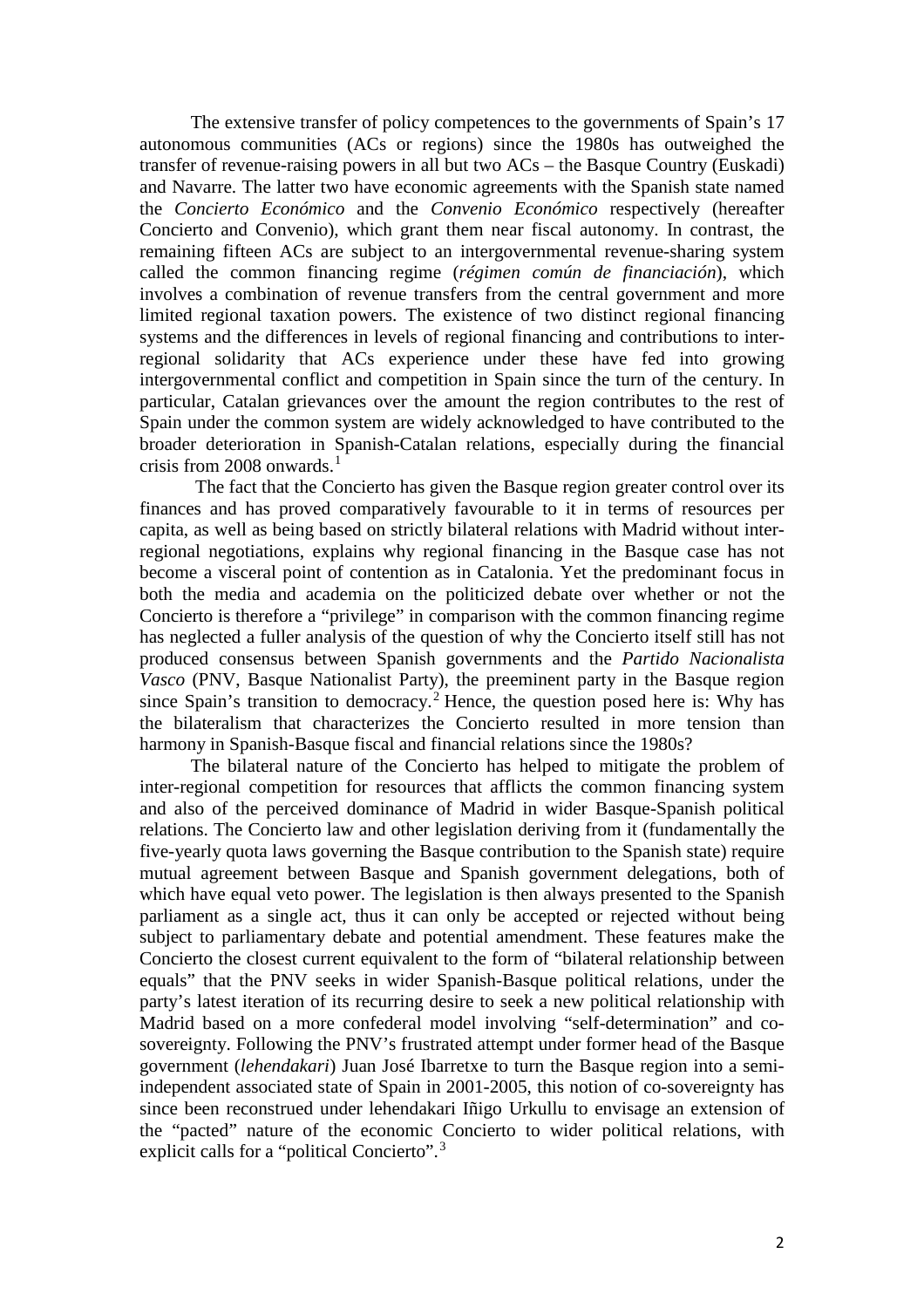Nevertheless, the bilateral nature of the Concierto frequently fails to work smoothly in practice, resulting in more discord than agreement. Since the first Conciertos were agreed with the Basque provinces of Araba/Álava, Bizkaia and Gipuzkoa back in 1878, the model has proved surprisingly adaptable to the times, and never more so than in the almost 35 years since the first Concierto of the democratic period was approved in 1981. And yet this has also led to strikingly different perspectives on what the model can and should be, even within the self-proclaimedly pro-Concierto camp: where some continue to see a taxation model subject to and adapted to Spanish legislation, others now envisage more fully-fledged fiscal sovereignty, in which the Basque provinces would be sovereign in fiscal matters within Europe to more or less the same degree as the Spanish state, rather than being subordinate to it.<sup>[4](#page-15-3)</sup> From the turn of the century in particular, there emerged a growing rift in perspectives as to how the Concierto should be developed in a changing regulatory context with the addition of the supranational European sphere, which had not featured when the Concierto of 1981 was negotiated. Discrepancies in the views of successive Spanish and Basque governments have fed into the broader clash in views over the degree of autonomy that Euskadi should be afforded within the Spanish state. A certain irony thus emerges whereby the PNV is touting the bilateral nature of the Concierto as an exemplary basis for a new Basque-Spanish political relationship and yet disagreements over the Concierto's development also contribute to the wider dissatisfaction fuelling this very search for new pro-sovereignty political formulas outlined in the introduction to this collection.

 Some clarification of terms is required here, since the definitions of and distinction between fiscal autonomy and fiscal sovereignty are not clear-cut. In brief, fiscal autonomy when applied to subcentral governments usually describes a large degree of freedom in raising and spending taxes but still within the boundaries of some rules set by the wider state, as is currently true of Euskadi. Fiscal sovereignty, meanwhile, is more often applied to states themselves and suggests complete autonomy in setting fiscal policies without any outside interference. In practice, complete fiscal sovereignty has now become almost obsolete in Europe since individual member states are subject to some wider European fiscal legislation. Here, however, fiscal sovereignty when applied to the Basque provinces describes the aspiration to reach the same level of sovereignty in setting tax structures and policies in most respects as held by Spain itself. Representatives of the Basque institutions refer to the provinces as fiscally sovereign already in the case of taxes for which they have been granted full regulatory autonomy.

 This study starts with an account of the main features of the Concierto and the origins of the discrepancy in conceptions over the model. It then examines three of the main longstanding areas of Basque-Spanish contention over the Concierto: the debate over the Basque contribution to inter-regional solidarity; disputes over Basque-Spanish corporation tax differences; and differing views on how to update the Concierto within the regulatory context of the European Union. This is followed by an analysis of whether the bilateral nature of the Concierto has helped to resolve the discrepancies in these fundamental areas of contention, investigating the impact of the main factors on the bilateral relationship, namely political alliances, party ideology, inter-regional competition and the state of the economy. Finally, the concluding section considers the implications of the growing difficulty in reconciling different conceptions of the Concierto for the future of Spanish-Basque fiscal and financial relations.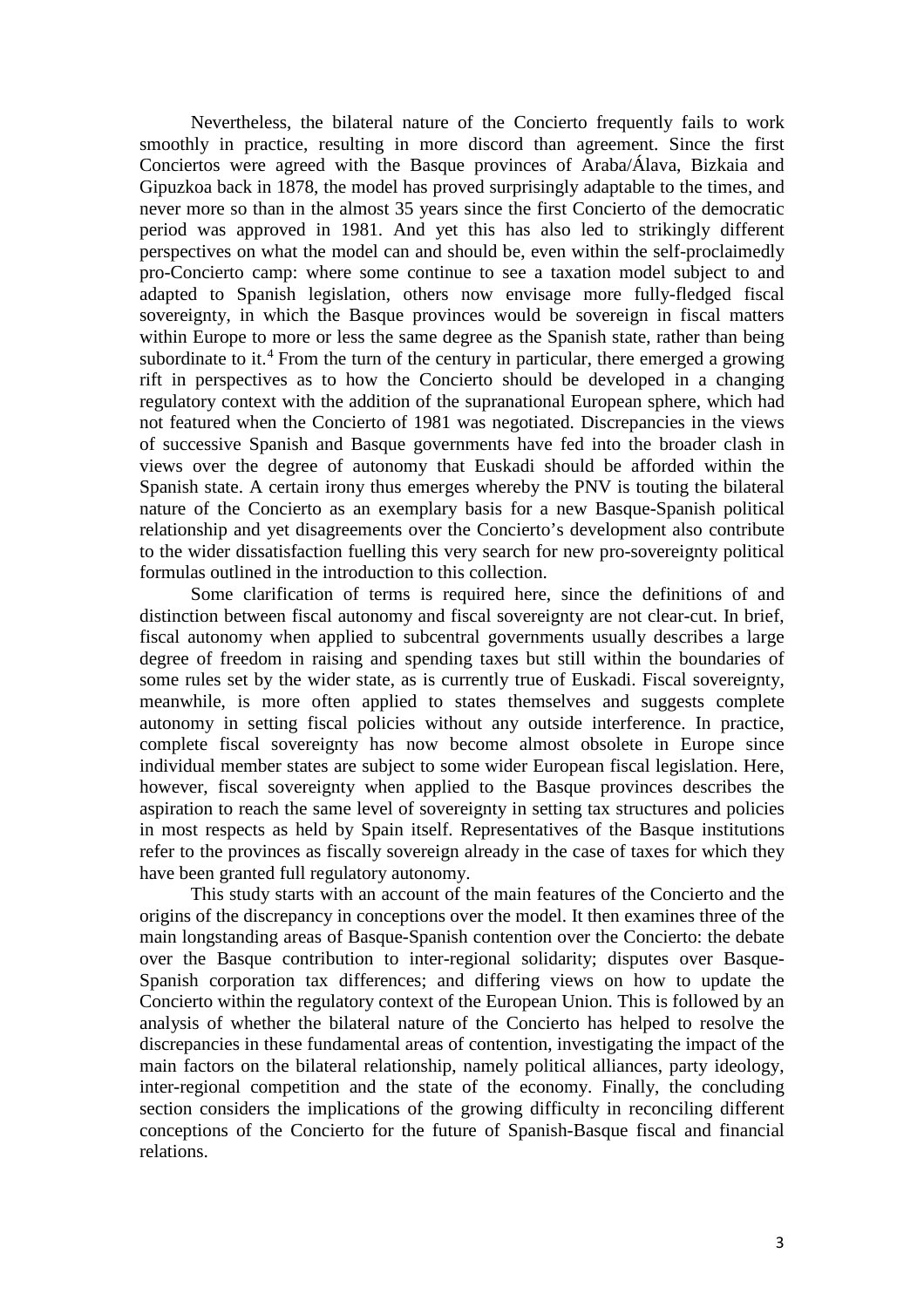#### **The Basque fiscal model: workings, origins and conceptions**

 Under the Concierto, the Basque provinces (also known as "historical territories" and "foral territories") are responsible both for collecting almost all taxes and for regulating the majority of them. The Basque government uses these tax revenues to cover the costs of the policy competences it has assumed (which include the most fundamental areas of public services such as health and education) and also to pay an annual quota (*cupo*) to the Spanish government towards the few nonassumed competences for which the Spanish state remains responsible (e.g. foreign and defence policy). The quota covers 6.24% of the share of the Spanish state budget for these general expenses covered by tax revenues, broadly in line with the region's share of Spain's GDP. The Basque AC comprises three provinces (Araba/Álava, Bizkaia and Gipuzkoa), which each have their own treasury. A relatively small share of the total tax revenues they raise is used to pay the quota, which in recent years has accounted for around 8%-15% of the Basque annual budget. The remaining revenues go towards the common resources of the Basque region, approximately 70% of which are passed upwards to the regional government to cover its competences, while the rest are split between the *diputaciones* (provincial governments) and the local or municipal authorities. The internal organization of the region is thus essentially confederal in nature.<sup>[5](#page-15-4)</sup>

 Following the transition to democracy, this system of near fiscal autonomy in the Basque Country and also Navarre became known as the *régimen foral* or foral/charter regime (from *fuero* or medieval charter), in contrast to the *régimen común* which was developed for the other autonomous communities. Under its First Additional Disposition, the Spanish Constitution of 1978 pledged to respect the historical rights of the "foral territories", which was fundamentally taken as a reference to the historical tradition of the Basque and Navarran provinces in raising their own taxes. In the Basque case, the Basque and Spanish authorities reached an agreement in 1980 (approved by law in 1981) to restore the Concierto to the provinces of Bizkaia and Gipuzkoa (after General Franco had abolished it there in 1937) and update it for Araba/Álava (which, along with Navarre, had retained its Concierto by supporting the Francoist side). While the three Basque provinces retained their responsibility for tax collection, for the first time they would combine to pay one single Basque quota to Madrid following the creation of the autonomous community.

 The Concierto of 1981 marked a significant departure from its predecessors, most notably in the design of the quota, the size of which had previously been based on what the Spanish treasury believed it would hypothetically raise in tax revenues were it collecting in the provinces. This was because Spain had originally conceded to the arrangement in 1878 primarily for practical reasons since the central treasury did not immediately have the technical means or capacity to collect taxes in the Basque provinces after the abolition of their *fueros* or legal charters in 1876 following the Basque defeat in the Third Carlist War. The arrangement was also fundamentally designed to appease the Basque liberal oligarchy of the time by allowing them to secure beneficial tax deals with the central government. A vestige of the "fueros" in economic terms thus remained while any political dimension in the form of selfgovernment had been abolished. The agreement was originally intended to be a temporary one for a transitional period of eight years until the Basque provinces became fully integrated into the Spanish tax system, but instead ended up staying in force thereafter.<sup>[6](#page-15-5)</sup>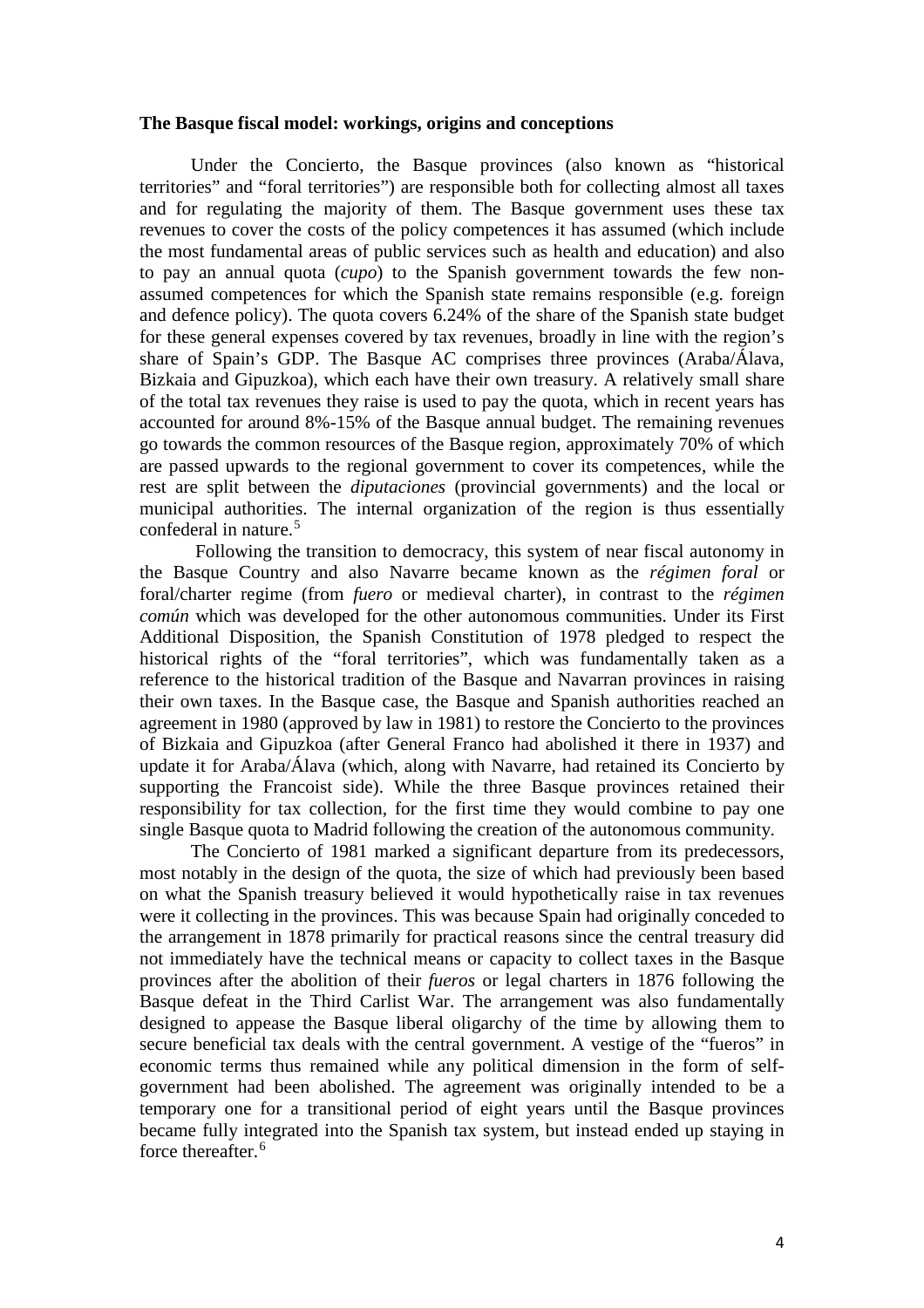The Basque Concierto of 1981, which was set to expire on 31 December 2001, was updated in 2002 with a new permanent agreement. Every time Spain introduces a new tax or modifies an existing one, this calls for bilateral negotiations to be held with a Basque delegation to agree if and how to delegate the relevant tax-raising power, deciding whether the Basque provincial treasuries will have the authority to regulate the tax or only to collect it.<sup>[7](#page-15-6)</sup> Under the current legislation, they collect almost all taxes and have almost full regulatory autonomy to design the main direct taxes (income, wealth, corporation, inheritance and non-resident taxes) and the minor indirect taxes (capital transfer tax and stamp duty, and gaming duties). They only lack regulatory autonomy in the main indirect taxes (VAT and excises), which account for around 90% of total indirect tax revenues and are determined by the Spanish state, within the narrow parameters set by EU legislation. Within their regulatory capacity, the Basque provinces are still subject to some general harmonization rules within the Spanish state, as follows: they must adhere to the international agreements signed by Spain; they must not distort competition among firms or free movement among Spanish regions; and fiscal pressure (tax to GDP ratio) in the provinces should be "equivalent" to that in the rest of Spain. The latter two of these principles are, however, inherently ambiguous and open to different interpretations.

 The Concierto receives cross-party support from the two main statewide parties, the *Partido Popular* (PP, Popular Party) and the *Partido Socialista Obrero Español* (PSOE, Spanish Socialist Workers' Party), as well as the PNV. In the case of the statewide parties, however, their respective Basque federations almost always support measures pertaining to the Concierto in the Basque parliament that are at times then rejected by their colleagues in Madrid due to wider implications for other regions in Spain, which can cause internal party contradictions. This also gives the PNV the opportunity to present itself as the only true defender of the Concierto and, in the view of the Basque PP, to appropriate it as a nationalist instrument of fiscal sovereignty.[8](#page-15-7) This goes to the heart of the fundamental debate between the Basque PP and the PNV over the Concierto, both of which consider themselves the party the most supportive of the model but conceive of it differently. While the Basque PP sees it as a decentralized fiscal model subject to the Spanish tax system and legislation, the PNV has come to envisage it as an instrument of fiscal sovereignty in its own right.

 The roots of the current day discrepancy date back to the afore-mentioned origins of the Concierto itself. While the Basque PP takes the starting point of the Concierto as the agreements of 1878 with the Basque provinces spearheaded by their predecessors among the liberal elites and in Álava in particular (a historical stronghold of the Spanish right), the Basque nationalists look further back, remembering the Conciertos as the last vestige of what had originally been a wider set of political rights based on mutual equality governing the relationship between Spain (or previously Castile) and the Basque provinces. In opposition to the PNV's conception of the Concierto as an instrument of fiscal sovereignty for the Basque region as a whole (albeit respecting the role of the provinces as home to the treasuries), the Basque PP also issues a reminder that the three Basque provinces have only shared a Concierto agreement since 1981, which in itself was aided by the fact that the Concierto had never been abolished in Álava. Even among the parties who consider themselves supporters of the Concierto, conceptions of the model and its ultimate aim and purpose thus differ. The Concierto of 1981 in effect combined preand post-1878 conceptions, for example the requirement for "pacted" bilateral agreement was based more on the original fueros than the first Conciertos.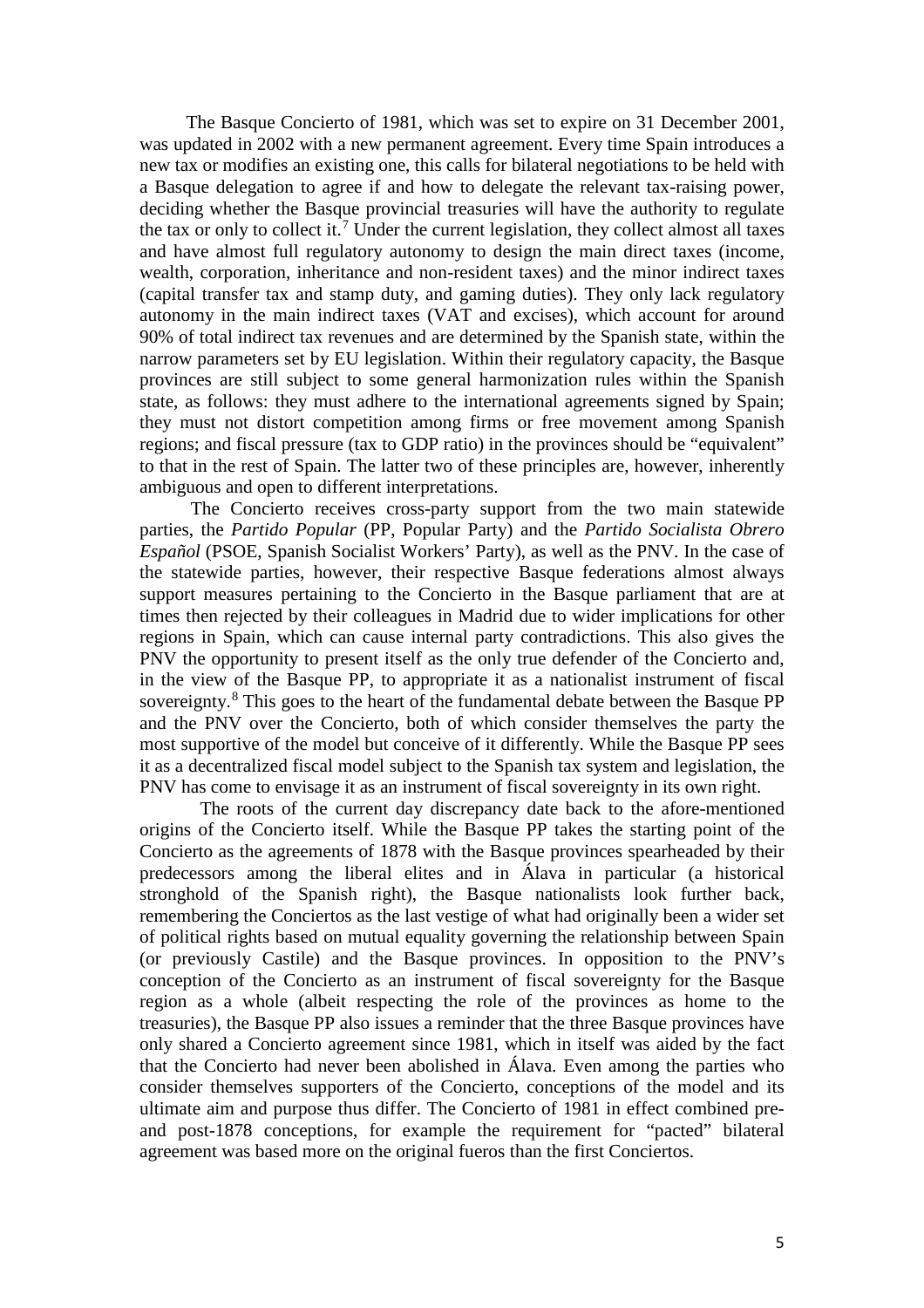#### **The solidarity debate**

 The Concierto has been subject to a growing number of attacks from both PP and socialist politicians in other ACs and from the most centralist party *Unión Progreso y Democracia* (UPyD, Union Progress and Democracy) founded in 2007 – the only statewide party actively to oppose the Concierto even in the Basque Country.[9](#page-15-8) This is primarily on account of the fact that the Basques do not contribute to the equalization mechanism for financing public services included in the common regime, which is seen to reduce their contribution to inter-regional redistribution. The resources the Basque AC receives are based on its regional fiscal capacity since, broadly speaking, it keeps all its tax revenues except for those used to pay the quota to the central government, which only uses a very small share of Basque tax revenues. Since the Basque Country and Navarre are relatively rich regions whose GDP per capita is among the highest in Spain, a system in which their resources are based on their own fiscal capacity rather than estimated needs (as in the common regime) gives them greater resources. This contributes to a level of per capita financing at least 50%-60% higher than the average of the other fifteen regions.<sup>[10](#page-15-9)</sup>

 The quota does include a contribution to the Inter-Territorial Compensation Fund, which is designed ultimately to achieve inter-regional income redistribution by promoting development in less prosperous regions and was originally envisaged during the transition to democracy as the main means of inter-regional solidarity. However, this Fund is small since its purpose was later taken over in part by EU structural and cohesion funds and it also ended up acquiring a much more secondary role in terms of inter-regional redistribution in Spain compared to the financial flows involved in the equalization mechanism for financing public services in the common regime. $11$ 

 The quota, although it only accounts for a small proportion of Basque tax revenues, is also usually interpreted as fulfilling a redistributive purpose since the Basque contribution towards non-assumed competences is broadly in line with its share of Spain's GDP (6%-7%) rather than population (4%-5%). Basque politicians often point out as much whenever the Concierto comes under political attack.<sup>[12](#page-15-11)</sup> Nevertheless, the 6.24% figure agreed in 1981 was not explicitly designed to incorporate a solidarity component. [13](#page-15-12) Indeed, under the "quota system" (*sistema de cupo*), the PNV has consistently maintained since the 1980s that the 6.24% should apply to financial flows in both directions – not only to the Basque contribution to the competences fulfilled by the Spanish state, but also to the Basque share of any funds from the Spanish state to fulfil specific competences (often deducted from the quota) – thus confirming that it does not strictly envisage the 6.24% as a solidarity contribution.

 There is however a significant other side to the coin which the Basque parties supportive of the Concierto seek to emphasize. Most notably, the unilateral risk which the fiscal model involves for the Basque region and the lack of any guaranteed minimum revenue from the central government encourages accountability and responsibility. The size of the quota does not depend on what the Basque provincial treasuries collect but rather on the size of the Spanish state budget for non-assumed competences, which encourages efficiency since the Basque region loses out if its own tax collection increases more slowly (or decreases more quickly) than that of the Spanish state. This contrasts with the convoluted revenue-sharing arrangements under the common regime, in which the regions have greater spending than revenue-raising competences – a form of fiscal decentralization which creates an accountability gap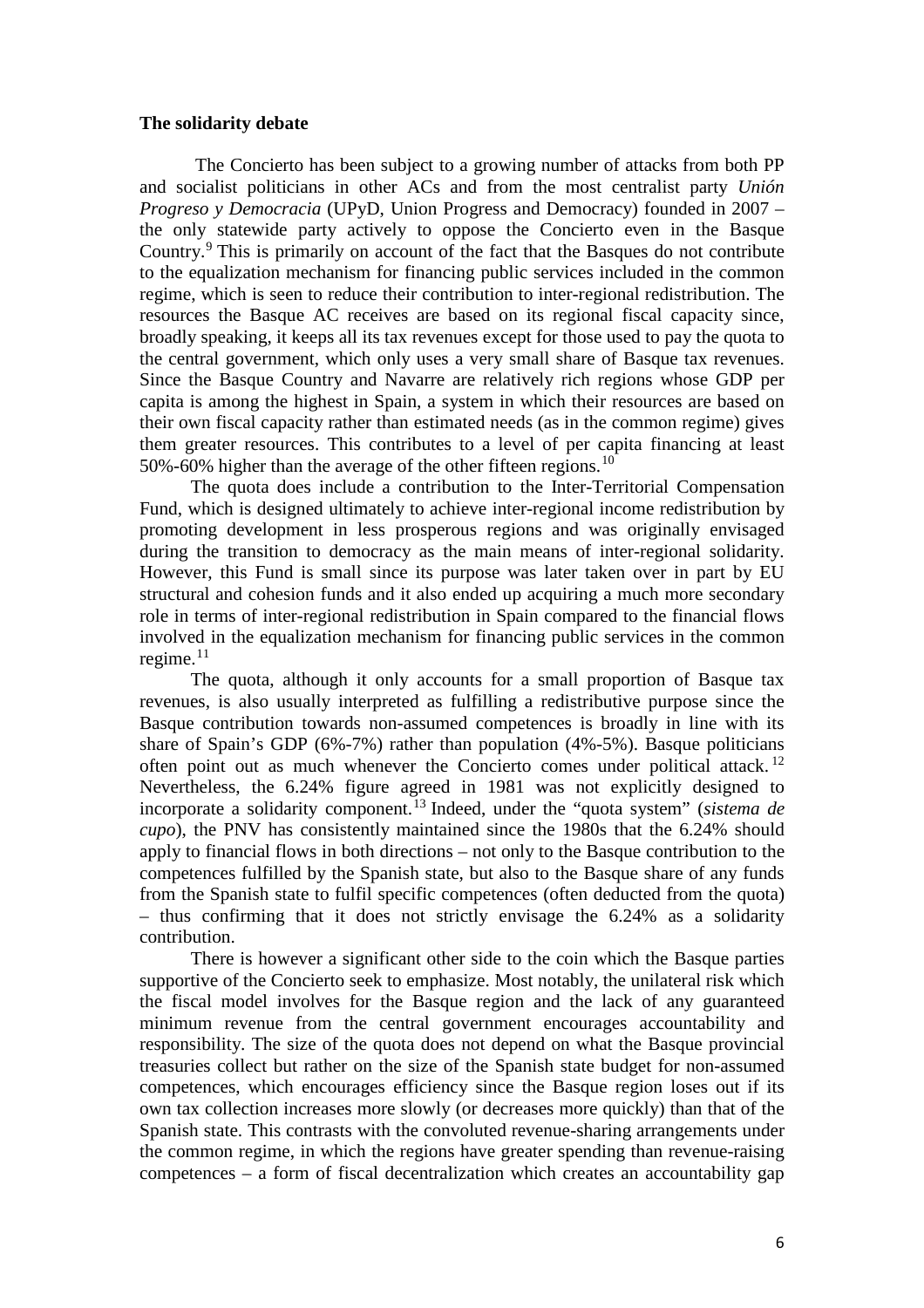and encourages substate governments to seek further funds from the central government to cover over-spending.<sup>[14](#page-15-13)</sup>

 Indeed, the level of responsibility the Concierto thus entails combined with the potentially onerous and unpopular nature of tax collection contributed to deterring any other region including Catalonia from seeking a similar model during the Transition.[15](#page-15-14) Calls for a fiscal pact for Catalonia only started to surface later, from the late 1990s onwards, but even then Catalan politicians would consistently seek a bilateral deal of their own rather than an exact replica of the Concierto in part since they have opposed the form of unilateral risk the latter entails and wished instead to ensure a guaranteed minimum level of funding – especially since Catalonia accounts for a much larger share of Spain's GDP (18-20%).

 In the context of the recent financial crisis, clashes between these interpretations of the Concierto and the resources it provides reached new heights. The Basque region weathered the crisis far better than most other regions in Spain due to a number of factors, not least since it had prioritised developing an industry-based economy centred on exports in recent decades and avoided the domestic-focused construction boom that prevailed elsewhere in Spain before collapsing. The accountability the model fosters also discouraged overspending in the boom years, unlike in many regions under the common regime where spending increased, current income was insufficient to cover current expenditure, and the regional authorities would look to the central government for extra funds and the regional savings banks (*cajas de ahorros*) for loans to cover the gap – until the crisis hit, the central government was no longer so forthcoming with funds, and most of the savings banks collapsed. While the central government had to set up various mechanisms from 2012 onwards to lend money under strict budgetary compliance conditions to numerous cash-strapped regions under the common regime unable to cover their needs or access any other financing sources, the Basque region remained self-sufficient.<sup>[16](#page-16-0)</sup> There is little common ground between those who attribute this relatively healthier financial position fundamentally to better economic decisions and financial management by the Basque institutions under the Concierto in comparison with the behaviour of the common regime ACs, and those who suggest the Basques unfairly receive surplus financing through the Concierto in comparison to other comparable regions under the common regime. Accusations of surplus financing not only relate to the lack of contribution to the equalization mechanism for financing services discussed here, but also to other features such as the valuation of non-assumed competences and the VAT adjustment rate, both of which are interpreted by critics as overly favourable to the Basque region.<sup>[17](#page-16-1)</sup>

#### **Corporation tax: interpreting harmonization**

 Interpretation of the harmonization criteria has created another substantial area of controversy in Basque-Spanish fiscal relations, particularly in relation to the Basque use of corporation tax. Conflicts over harmonization between Spain and the Basque region increased drastically as the Concierto was developed and Basque fiscal competences grew. The series of tax incentives, deductions and exemptions – which became known as "tax holidays" – for newly established firms that the Basque provinces introduced in the 1990s to encourage startups and investment, combined with the tendency to introduce a lower corporation tax rate than that of the Spanish state, led to an unprecedented number of legal challenges arguing that the ambiguous "principle of no distortion" was being infringed to create unfair competition. Such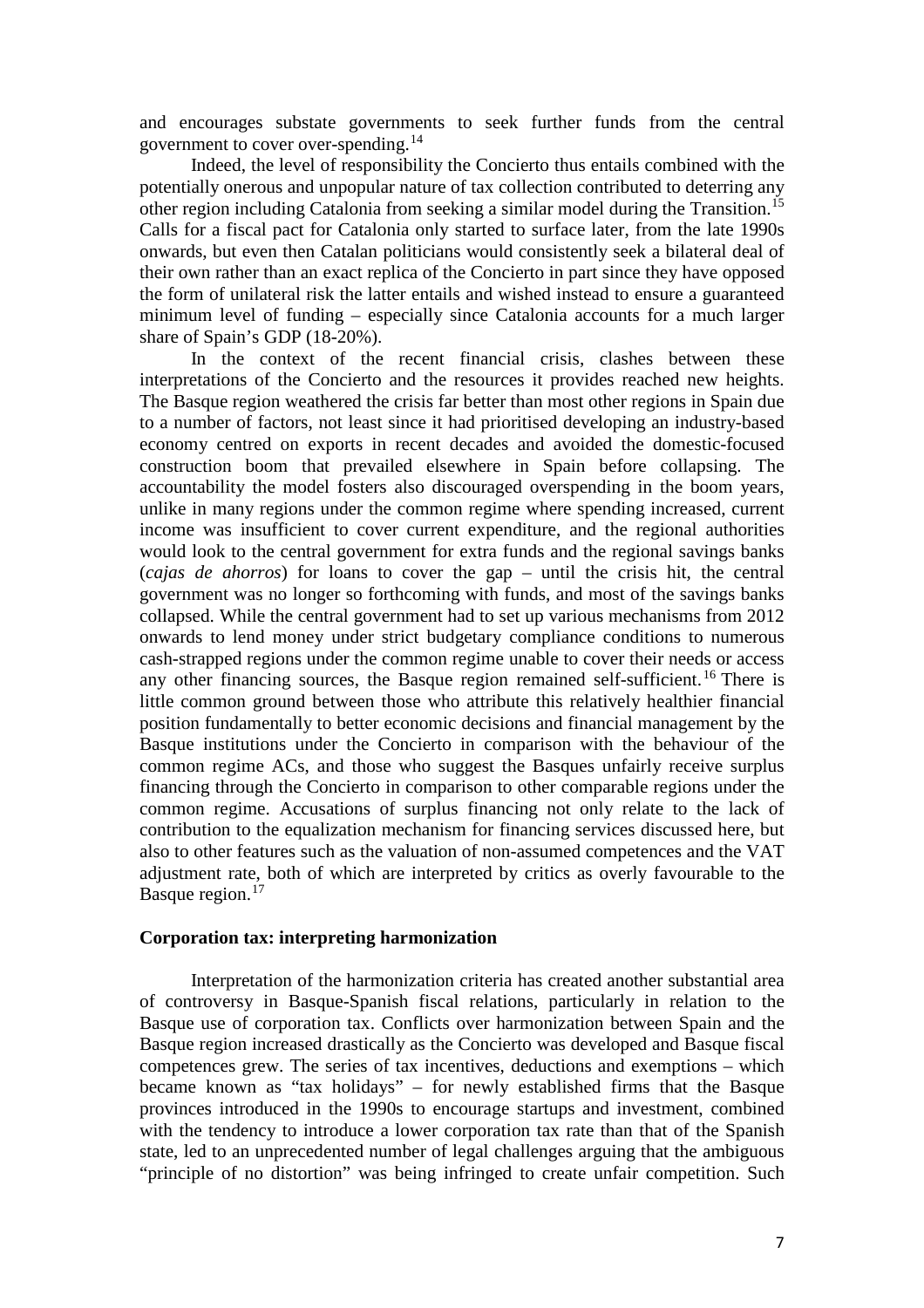challenges came not only from the Spanish state itself but also from the governments of the surrounding Spanish regions as well as trade unions and business associations based in them. The conflicts also went beyond the internal sphere of the Spanish state to reach the EU institutions.<sup>[18](#page-16-2)</sup> The fundamental issue at stake throughout has been the fine line between uniformization and harmonization, with the Spanish institutions interpreting the latter more restrictively than their Basque counterparts.

 The fact that the fiscal policies of the Basque provincial treasuries became subject to far greater legal challenges within Spain than those presented against the fiscal policies of the neighbouring uniprovincial Navarre region with its Convenio (or indeed any other AC under the common regime) was in part due to their different regulatory status. Under the Spanish Constitution, provincial assemblies can only pass regulations (*reglamentos*), which can be challenged in the administrative courts by any number of agents whose interests the regulation affects. In contrast, the Spanish and regional parliaments pass laws (*leyes*) that can only be challenged in Spain's Constitutional Court by a very limited number of institutions and officials listed in Article 162 of the Constitution. As a result, corporation tax deductions and incentives passed by the Basque *Juntas Generales* (Basque provincial parliaments) became subject to continuous litigation from neighbouring regions (especially La Rioja) and business associations and trade unions within them, in addition to the Spanish state. The PNV-led Basque government therefore presented a draft bill to the Spanish parliament, following unanimous cross-party approval in the Basque parliament in June 2007, aiming to secure legal status and protection for the tax and fiscal rules adopted by the Basque *Juntas Generales*. This is what became known – rather unfortunately – as the *Ley de Blindaje* ("Shield Law").<sup>[19](#page-16-3)</sup> Both the PP and the PSOE in Madrid opposed PNV approaches on the subject from 2005 onwards due to the implications for other regions in Spain, despite the full support of their respective Basque delegations for such a measure, until the law was finally approved under the PSOE government in 2010.

 While the Ley de Blindaje would prevent agents at regional level in Spain from continuing to challenge Basque fiscal measures, the full scope of the problem over corporation tax cuts and incentives was nevertheless much wider, encompassing conflicts with the Spanish state and indeed the European Union. From the Basque government perspective, Spanish state challenges against Basque fiscal policies have in large part been politically motivated, exacerbated by the fact that the final arbitrers in many cases, Spain's Supreme and Constitutional Courts, are known for their political bias towards the Spanish government. On the other hand, critics argue that the Basque institutions have exacerbated tensions by almost always waiting until the Spanish government approves a fiscal reform for Spain and then introducing its own with comparatively lower corporation tax rates (the latest Basque fiscal reform in 2013 which preceded its Spanish counterpart in 2014 was the first notable exception). Political opponents of the PNV and some independent economists have also suggested that the nationalists were too aggressive with their "tax holiday" legislation in the 1990s or at least made a fundamental error in failing to notify the European Commission appropriately, in what some interpret as a misjudged bid to assert political and fiscal autonomy from Spain.<sup>[20](#page-16-4)</sup> The European Commission later ruled in 2001 that the main tax incentives the Basque provincial treasuries had introduced in the 1990s were unlawful state aids, ordering Spain to recover the aids from the beneficiaries.

 Gaining appropriate recognition of the Basque taxation powers at European level has been fraught with difficulties given the unique nature of such a developed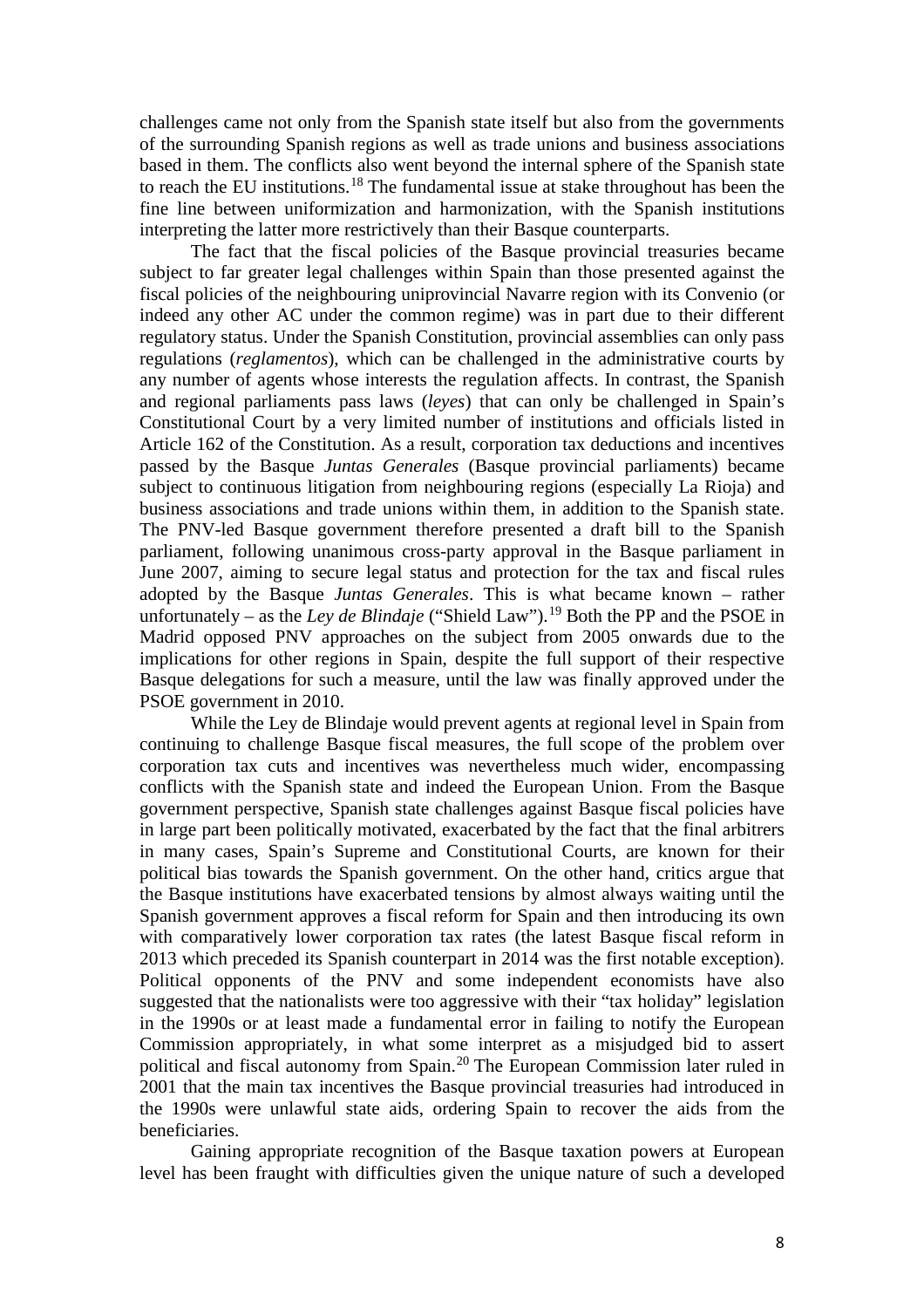model of fiscal autonomy within a wider member state. When the Supreme Court of Justice of the Basque Country presented the case of the Basque provinces to the Luxembourg Court in 1997, seeking clarification as to whether the tax incentives they had introduced in 1993 were compatible with the Treaty of European Union, lawyer General Saggio's conclusion that such measures could be considered a territorially selective state aid since they only applied to one region (the Basque Country) within a wider state (Spain) threatened the capacity of the Basque provinces to set any corporation tax rates or incentives even minimally different from those of the Spanish state. The situation changed, however, with the Azores tax ruling of 2006. This had clear implications for the Basque region, supporting the Basque right to set different corporation tax rates from the Spanish treasury within certain parameters, due to the region's compliance with the requirements of procedural, institutional and economic autonomy. The EU rulings against the Basque tax holidays of the 1990s still stood nevertheless since the incentives were deemed incompatible with fair competition in the common market.

 The Azores ruling and the Ley de Blindaje have helped to reduce the culture of litigation over Basque corporation tax measures (often refered to as the "judicialization" of the Concierto) and given these a stronger legal standing within both Spain and Europe, but from the PNV's perspective they alone are insufficient. Discrepancies in the interpretation of harmonization between the Spanish state and the Basque provinces persist, as do perceptions of a biased Spanish legal system. There remains a clash in perspectives between those who advocate that the Basque provinces should have the same capacity over corporation tax as each individual EU member state, and those in favour of greater harmonization with Spanish legislation.

#### **The Concierto in the EU**

 Looking ahead, the PNV-led Basque government and technical experts within the provincial treasury departments seek to develop the fiscal autonomy model to take full account of the European and wider international context. One of the main aspirations since the turn of the century has been to gain representation within the Spanish delegation in European and international fora on fiscal affairs. During the 2001 negotiations for a new Concierto agreement, this became the main source of conflict with the Spanish PP government. The Basque delegation proposed the Basque institutions should participate in Spain's preparatory meetings for the Economic and Financial Affairs Council (ECOFIN) and the Spanish delegation to the ECOFIN working groups and meetings. The Spanish negotiating team, however, wanted instead to include the Basque participation within the general framework for the participation of the ACs in EU matters, through the Sectoral Conference designated for that purpose (established in Law 2/1997 of 13 March), which gives the ACs a weaker legal status and no direct representation in Europe. Ultimately it was the Basque side that had to back down temporarily to enable the new Concierto to be approved belatedly in May 2002 under Law 12/2002. The issue of representation in international fora remained pending and would not start to be achieved until almost nine years later on the back of a political pact with the PSOE. From 2011, Basque provincial treasury representatives would start to participate alongside their Spanish state counterparts in three key ECOFIN working groups addressing fiscal questions relevant to the competences afforded to the Basque provinces by the Concierto.

 From the PNV's perspective, the obstacles both PP and PSOE central governments erected to the Basque participation in ECOFIN were more political than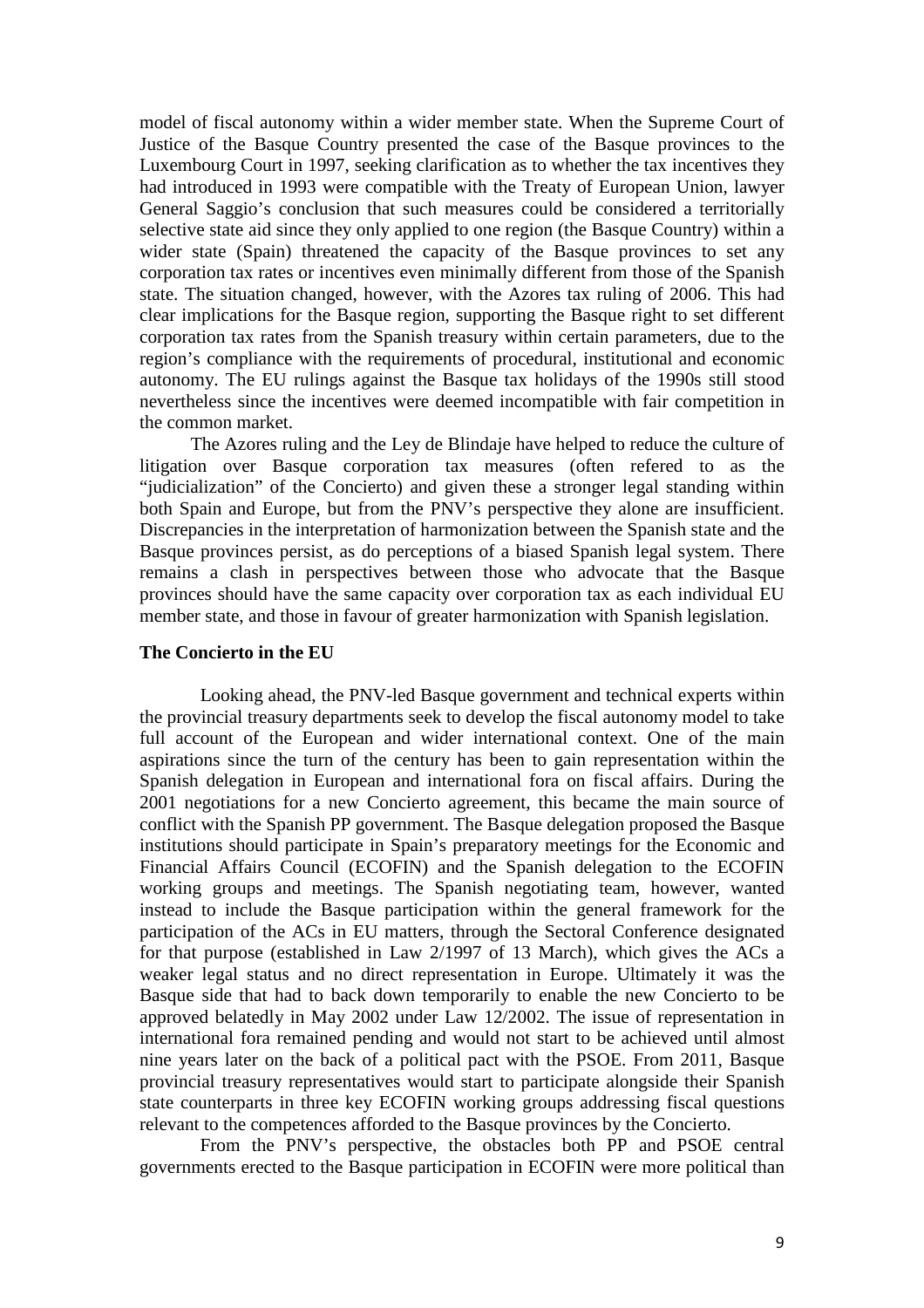technical in nature, forming part of the Spanish state's broader reluctance to give the ACs a voice and legal standing within the European sphere. Technical experts working in the Basque provincial treasuries argue that participation in such fora is appropriate and even imperative since Basque fiscal competences are directly affected by European legislation, and suggest Spain should look to other federal and decentralized countries in Europe (e.g. Germany, Belgium and Austria) which have taken steps to regulate the participation of their regions or federal provinces in such spheres where relevant to their competences.<sup>[21](#page-16-5)</sup>

 Beyond strictly technical fora such as the ECOFIN working groups, the PNV ultimately aspires to secure the right to Basque representation within the Spanish delegation in the ECOFIN meetings themselves, which are more political in nature (making any agreement with the Spanish state in this regard even less likely). It also seeks representation in other international fora on fiscal matters such as the Organization for Economic Cooperation and Development (OECD). There is no common ground between this outlook and that of the main statewide parties, which do not consider the need for Basque representation in ECOFIN and other international fora an unequivocal given. Even the Basque federation of the PP does not consider Basque representation in ECOFIN necessary since the Basque provincial treasuries are subject to wider Spanish fiscal legislation.[22](#page-16-6)

 Aside from the question of representation in fiscal matters in Europe, the PNV also aspires to be less subject to Spanish legislation in areas of tax structure and regulation where the Basque institutions remain subordinate to the Spanish treasury.<sup>[23](#page-16-7)</sup> Some suggest the Basques should have the right to design their own tax system and structure, in contrast to the current system whereby the Basque provinces are subject to the Spanish tax system and structure: everytime Spain creates or modifies a tax, it must then negotiate the degree of autonomy the Basques will have in collecting and regulating the tax in their territories. Similarly, although indirect taxes – most notably VAT – are to a large degree harmonized throughout Europe, as long as member states retain some small margin for manoeuvre there are calls for the Basque provincial treasuries to be able to vary their VAT rates in direct response to European legislation rather than being subject to the additional intermediary of Spanish legislation. Again, such proposals fit with the viewpoint that suggests the Concierto should be developed to give the Basques the same fiscal competences as Spain itself, in stark contrast to the perspective of the Spanish statewide parties which see the Concierto strictly as a form of fiscal decentralization within Spain. Indeed, the Basque nationalists suggest developing a model of fiscal harmonization between the Basque Country and Spain under which both have equal levels of fiscal competence could serve as a model for fiscal harmonization at EU level between member states.<sup>[24](#page-16-8)</sup>

#### **Have bilateral relations helped to resolve differences?**

 The VAT negotiations in 1985 were one of the first acid tests of the Concierto's adaptability to a changing regulatory context through bilateral negotiations: the Spanish treasury was initially opposed to the Basque request to transfer the responsibility for VAT collection to the Basque provinces citing technical difficulties, but came to accept the Basque proposal including their suggested adjustment rate. [25](#page-16-9) From then onwards, VAT (and later excises too) in the Basque region would be collected by the Basque provincial treasuries and then undergo an adjustment to compensate for the difference between how much they actually collect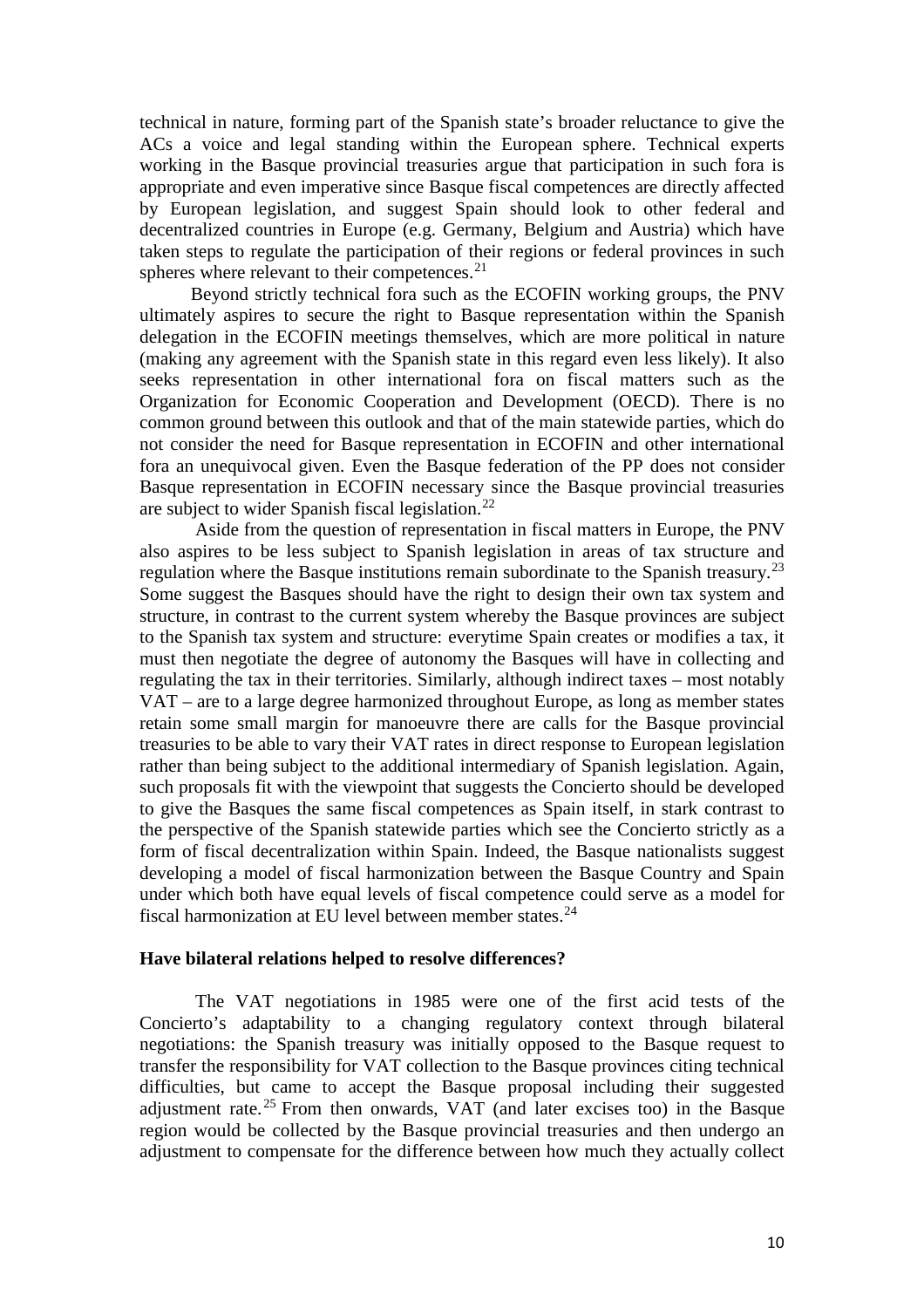and how much they are owed, since VAT is a tax on individual consumption but collected through a tax on corporate production.

 Nevertheless, such instances where substantial differences of opinion over how to develop the *Concierto* have been resolved using technical arguments first and foremost, without one side simply ceding ground to the other in light of other contextual or political factors, have been very rare in the decades since the Concierto of 1981 was approved. Such agreements have only tended to be reached on relatively minor issues or on the reduced number of more substantial issues where both sides have held a very similar position from the outset of negotiations, as in the case of the decision taken by the PP-led absolute majority Spanish government and the PNV-led Basque government to make the Concierto a permanent rather than time-limited agreement for the first time under the 2002 law. In almost all the major questions, strong differences between the Basque and Spanish delegations in terms of their conceptualization of the Concierto have made it impossible to find a common middle ground and thus prevented agreements until if and when other contextual factors (usually political support or alliance arrangements) have led one side to accept the other's proposal as part of a pact. This section analyses the fundamental impact of various factors on the ability or not of the Basque and Spanish delegations to resolve disagreements relating to the main areas of contention introduced previously.

#### *Political pacts and alliances*

 Either formal coalition or more usually informal support arrangements between statewide parties and the PNV have proved the primary facilitator of agreements over the Concierto since the 1980s, enabling the Basque nationalists to develop the model as desired in return for supporting other statewide party policies or goals. The role of mutual bargaining and support arrangements between Spanish governments and regionally-based parties is well documented<sup>[26](#page-16-10)</sup> but less so in relation specifically to the development of the Concierto. In particular, major agreements were reached with the PSOE majority Spanish government in 1987 as part of a deal to enable the *Partido Socialista de Euskadi* (PSE, Basque federation of the PSOE) to form a Basque coalition government with the PNV, and subsequently under the PP minority Spanish government of 1996-2000 and the PSOE minority Spanish governments of 2004-2008 and 2008-2011, when the statewide parties needed the PNV's support in the Spanish parliament.

 After the Concierto had been approved in 1981, significant Basque-Spanish differences over its development set in almost immediately. The Concierto legislation had set a provisional quota for the first year of its application (1981) but stipulated that a five-yearly quota law should be agreed thereafter to prescribe the methodology for calculating the quota. A draft law for the first five-year period (1982-1986) was meant to be presented by July 1981, but no agreement was reached then or in the following years due to Spanish-Basque discrepancies over both the imputation index (6.24%) and the valuation of the competences the region was due to assume (such as health and social services), among other issues. By late 1986, none of the provisional quotas from 1981 onwards had been reconciled, the quota law still had not been approved, and the transfer of competences was frozen due primarily to financing disputes. And yet all of these issues would be resolved in 1987 when the PSE formed a coalition government with the PNV and the socialist government in Madrid conceded to the PNV's wishes in return, fundamentally accepting the valuations and methods of calculation proposed by the nationalists. The deal was a political one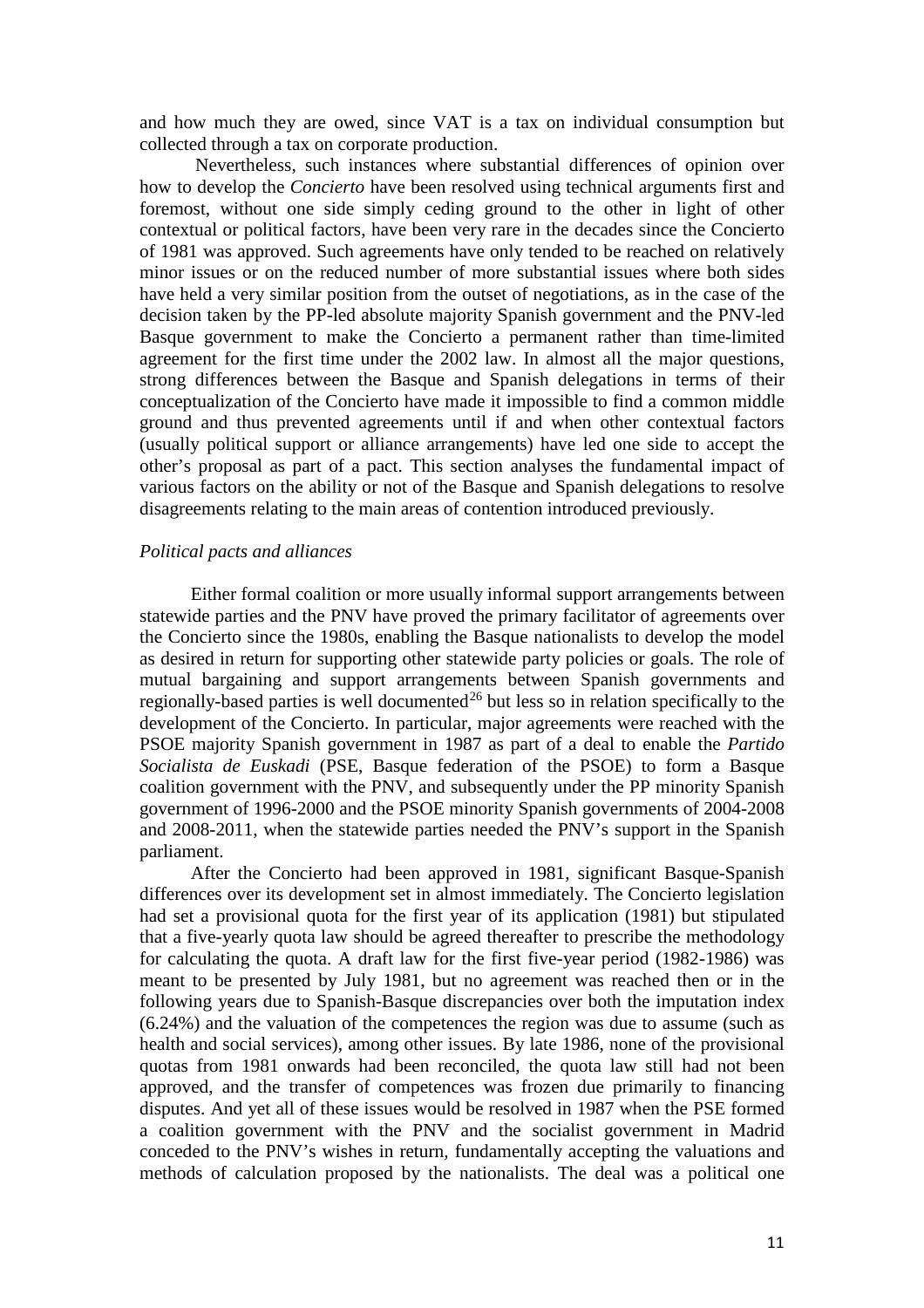struck directly with prime minister Felipe González, effectively bypassing his treasury minister Carlos Solchaga. By compromising on the Concierto and the quota, the socialists could ensure the stability of the PSE-PNV Basque coalition, bring the PNV into the fold of Spanish state governance and emphasize their achievement of a Basque-Spanish understanding that had not been possible under a one-party PNV government.[27](#page-16-11)

 Following the years of socialist government in Madrid, the PNV made rapid progress in developing the Concierto once the PP had won power for the first time in 1996 but without an absolute majority. Under an agreement in May 1997, the authority to collect special taxes and non-resident taxes was assigned to the Basque provinces for the first time and they were also granted significant regulatory autonomy over some other taxes – most notably personal income tax (*Impuesto sobre la Renta de las Personas Físicas*, IRPF) – which they had previously only collected. [28](#page-16-12) These developments formed a crucial part of the package of measures that the PNV agreed with the PP, in return for which the PNV supported the investiture of José María Aznar and promised to provide legislative support for his minority government in the Spanish parliament thereafter.

 Once the PP had won an absolute majority for the first time in 2000, however, the tables turned. During the 2001 negotiations for a new Concierto agreement, it was the Basque side – now lacking in bargaining power – that failed to secure its proposal that the Basque institutions should participate in ECOFIN working groups and meetings. The beginnings of such participation would not finally be agreed until 2010, when the minority socialist government of José Luis Rodríguez Zapatero needed the PNV to support its 2011 budget and in return allowed the Basque provincial treasury representatives to start to participate alongside their Spanish state counterparts in the relevant ECOFIN working groups. Similarly, it was only when the minority PSOE government needed PNV support for its 2010 budget that it finally changed its stance and supported the afore-mentioned Ley de Blindaje in return, which was then swiftly pushed through and passed on 19 February 2010.

 Nevertheless, such pacts have not always been followed through in their entirety. When the 2007-2011 quota law was designed, a dispute emerged as to how much the Basque government should receive of the funding provided by the Spanish government to ACs under the common financing system for (1) extraordinary financing (i.e. beyond the original budget allocation) for the health system; (2) extraordinary financing to develop the Education Law (in this case, in relation to children aged under three); and (3) a new dependency law. The debate was further complicated by opposition from some sectors, most notably the PP (even including its Basque federation), to giving the Basques any share of the extraordinary financing for competences already transferred since they usually pay for such competences with their own taxes. Echoing the debates in the 1980s over the valuation of the Basque share of health and social services, the PSOE government argued the Basque region should receive an amount of funding in proportion to its population size rather than the 6.24% share (matching the imputation index in the quota) proposed by the Basque delegation, but the nationalists won the argument since the PSOE needed their support.<sup>[29](#page-16-13)</sup> The PSOE nevertheless backtracked on the 6.24% agreement almost immediately, and debate on this subject dragged on thereafter, continuing under the subsequent majority PP government that came into power in 2011.

 At the time of writing, none of the quotas since 2007 have been settled due to continuing Basque-Spanish government discrepancies over this and several other unresolved issues and no agreement has been reached on a new quota law for the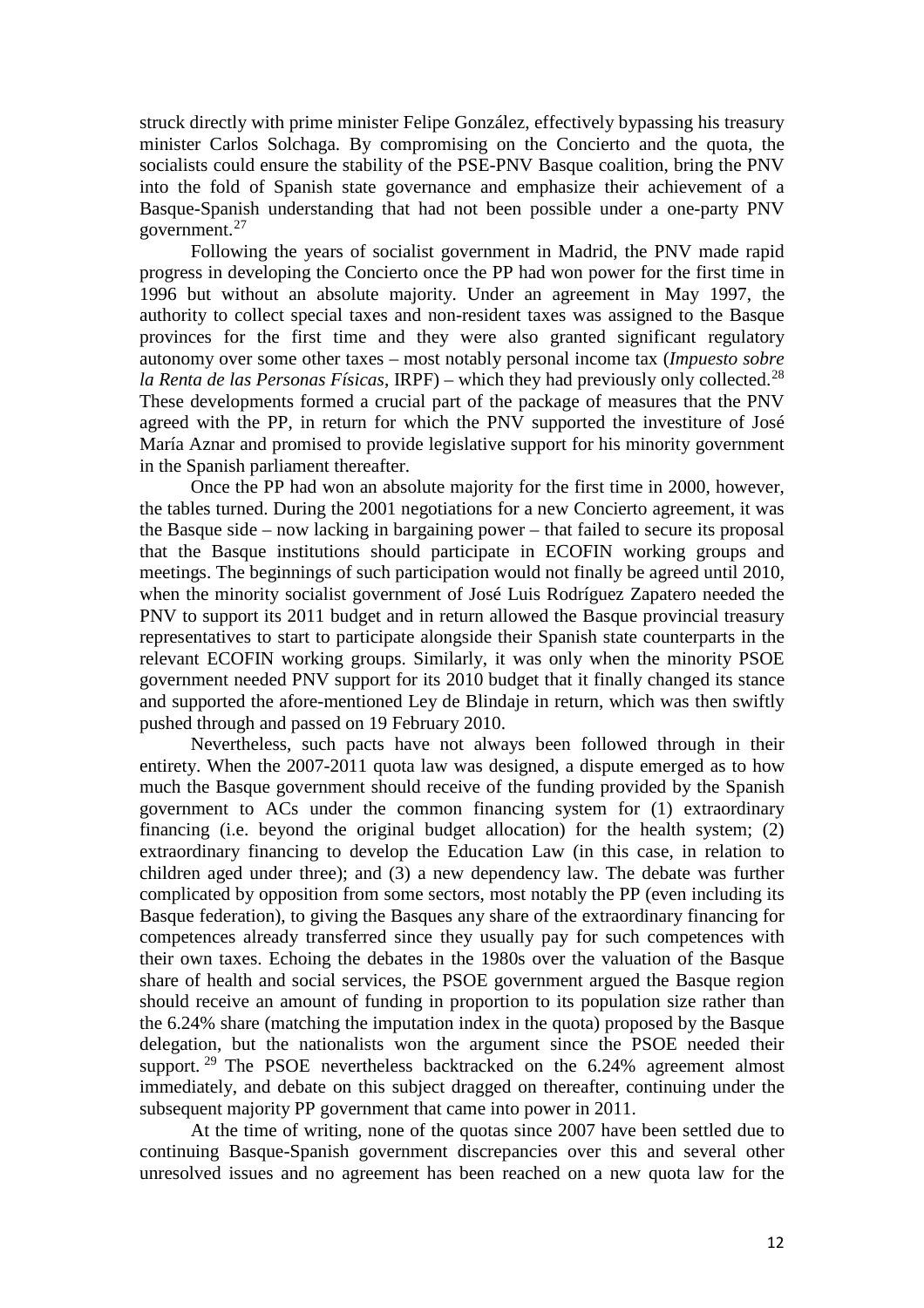period from 2012 onwards (the 2007-2011 one has simply been rolled over). The occurence of two absolute majority PP governments since 2000 has clearly reduced the PNV's bargaining power, but the failure to resolve differences over the 2007-2011 quota law under the PSOE-led minority government before the PP returned to power in 2011 would suggest that resolving differences over the Concierto is not always feasible even under minority Spanish governments seeking PNV support in parliament. Beyond the question of parliamentary alliances, agreeing the development of the Concierto has arguably become more problematic in recent years than in previous decades due to the emergence of other exacerbating factors, which the following section addresses.

#### *Party ideology, inter-regional competition and economic crisis*

 The PNV and Basque technical experts involved in Concierto-related negotiations observe essentially the same levels of opposition from both PP- and PSOE-led Spanish governments towards proposals to update the Concierto to give the Basques growing fiscal autonomy and sovereignty within Europe, unless the PNV has political bargaining power.[30](#page-16-14) From this perspective, both statewide parties are accused of sharing the same politically centralist ideology regarding the role of the Spanish state in international affairs. In terms of economic ideology, however, differences between the PSOE and PP have historically impacted the development of the Concierto. The afore-mentioned agreement in 1997 to give the Basques a significant degree of regulatory autonomy over IRPF was not only for politically expedient reasons but also reflected the PP's support at the time for the hypothesis that fiscal corresponsibility encourages fiscal discipline. Under the previous socialist government, a white paper on fiscal corresponsibility had been commissed and presented by a technical delegation in 1995, in response to calls from some regions (most fundamentally Catalonia) with a view to reforming the common financing regime. In response, the new PP government proposed to start by sharing IRPF with the regions first. In 1996 it granted some regulatory autonomy over IRPF to the ACs under a reform of the common financing regime, while the agreement with the Basques over the Concierto followed in 1997. Only the PSOE genuinely did not agree with the move and attempted to block it, arguing that different income tax rates in different regions of Spain threatened equality and efficiency.<sup>[31](#page-16-15)</sup>

 Nevertheless, the PP has since taken a u-turn to become more centralist in economic affairs (as well as other policy areas such as education), advocating recentralization as a form of rationalization, in particular in response to the poor fiscal discipline of many regions under the common financing regime that became apparent during the financial crisis and given the need to comply with EU budgetary targets. Comparisons between the decisions taken by the PNV and the PP before and after the turn of the century reveal how both have increasingly moved towards opposite ends of the centralist-autonomist spectrum in their attitudes towards fiscal matters, which in turn reduces the possibilities for agreement over the Concierto's development. While the PNV originally only sought the ability to collect rather than regulate the main indirect taxes (as seen in the VAT negotiations of the 1980s), it now aspires to the greatest regulatory autonomy possible in both direct and indirect taxes. Meanwhile, the PP has moved from advocating the sharing of taxation powers with the regions back in the 1990s to looking to recentralize fiscal control in some respects, for example by proposing to take away the power of regional governments to create their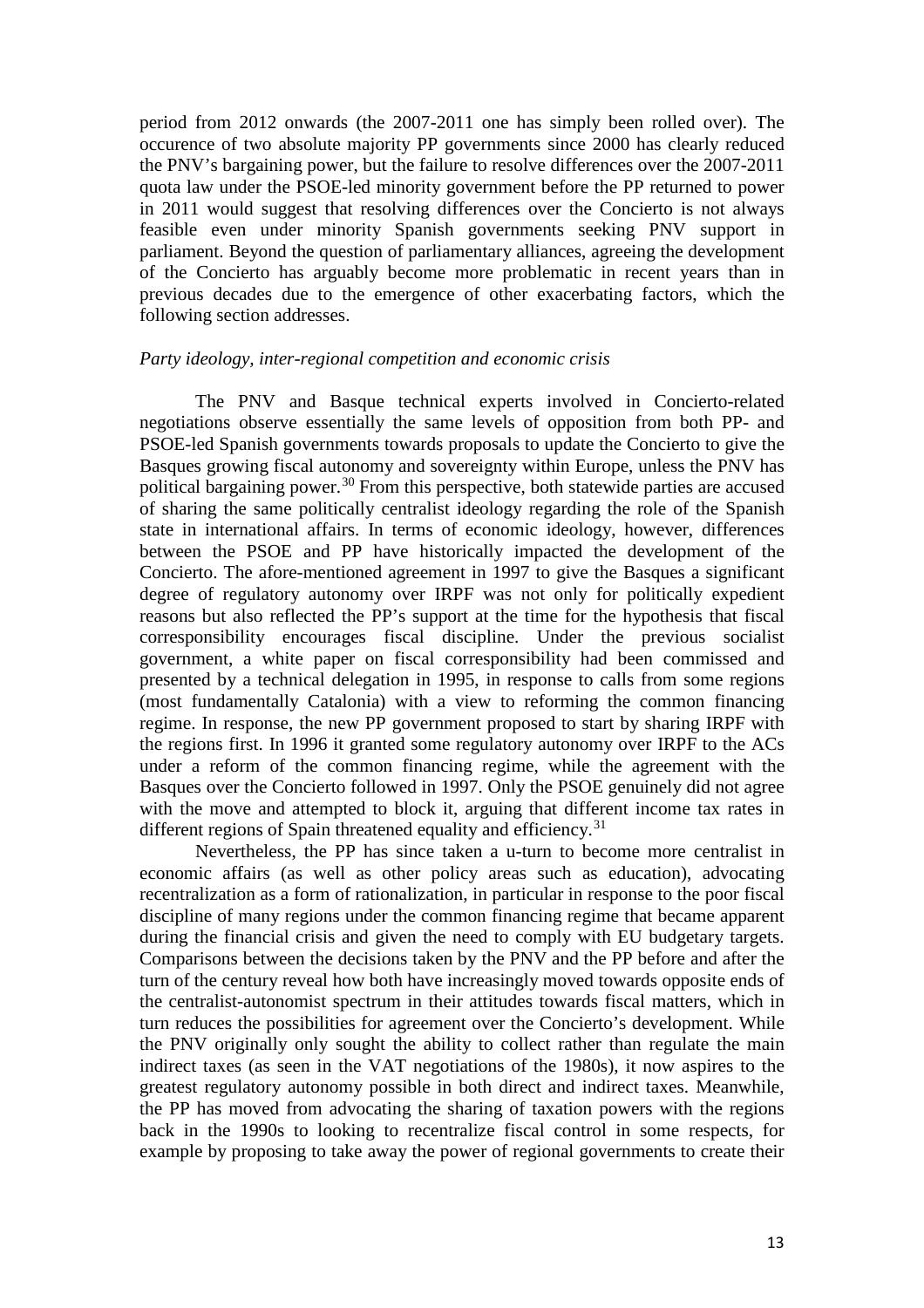own taxes (a power already limited in practice by legal challenges presented by the Spanish state towards any such taxes created).

 This ideological shift on the part of the PP has coincided with the growing criticism from other ACs in Spain and also more recently from UPyD towards the Concierto. Although the Concierto is bilateral in nature, it is far from immune to wider inter-regional pressures and tensions. For most of the 1980s and 1990s the Concierto was the subject of relatively little attention and even less envy from other regions given the level of responsibility that tax collection entails, which helped to create the conditions for purely Basque-Spanish bilateral agreements. But this situation would start to change around the turn of the century as reports on the fiscal balances of the regions with the Spanish state emerged suggesting many regions under the common regime were getting a poor deal and as Catalonia began to raise demands for a bilateral financing arrangement. During the economic boom years when the central government had sufficient funds to do so, it could partly keep tensions at bay by reforming the common financing regime in ways which consistently promised to increase each region's resources beyond the status quo, but the last such reform in 2009 proved immediately insufficient as the financial crisis fully set in. The severe strain the common financing regime came under only served to increase long-standing criticism from other regions towards the "exceptionalism" of the Basque and Navarran economic agreements.

 This climate has compounded the reluctance of Spanish governments regardless of their political colour to develop the Concierto any further and to allow for any change that might result in a reduction of the quota. For example, a major source of discrepancy which has contributed to the longstanding stalemate at the time of writing over the settlement of quotas since 2007 and the lack of a new quota law for the period 2012-2016 concerns Basque calls to revise the methodology to calculate the rate to update the quota (*índice de actualización*). Each five-yearly quota law establishes a base year quota and a rate to update it thereafter based on the increase (or decrease) in the state collection of taxes covered by the Concierto agreement elsewhere in Spain. The 2007-2011 quota law stipulated that the rate would be subject to revision following the reform of the common financing regime in 2009 since this could affect it, but the Spanish government has so far not heeded Basque requests for negotiation in this regard.

#### **Conclusion**

 The bilateral relationship governing Spanish-Basque fiscal relations has come under increasing strain. During much of the 1980s and 1990s the Concierto was developed extensively and disagreements with Spanish governments over the model's evolution and annual quota payments tended eventually to be resolved in a way which aligned with the PNV's proposals, but the political and regulatory environment subsequently evolved. Since the turn of the century, the behaviour of both the conservative and socialist statewide parties has clearly suggested they consider the development of the Concierto to have gone far enough, in contrast to the PNV which sees the growth and consolidation of the EU regulatory context as a prime opportunity to develop the Concierto further as a tool of fiscal sovereignty within Europe. Political pacts and alliance arrangements between the PNV and the Spanish statewide parties became the main facilitator of agreements over the Concierto from the 1980s onwards but they have become increasingly difficult to secure in the face of other exacerbating factors such as the PP's ideological shift towards recentralization, inter-regional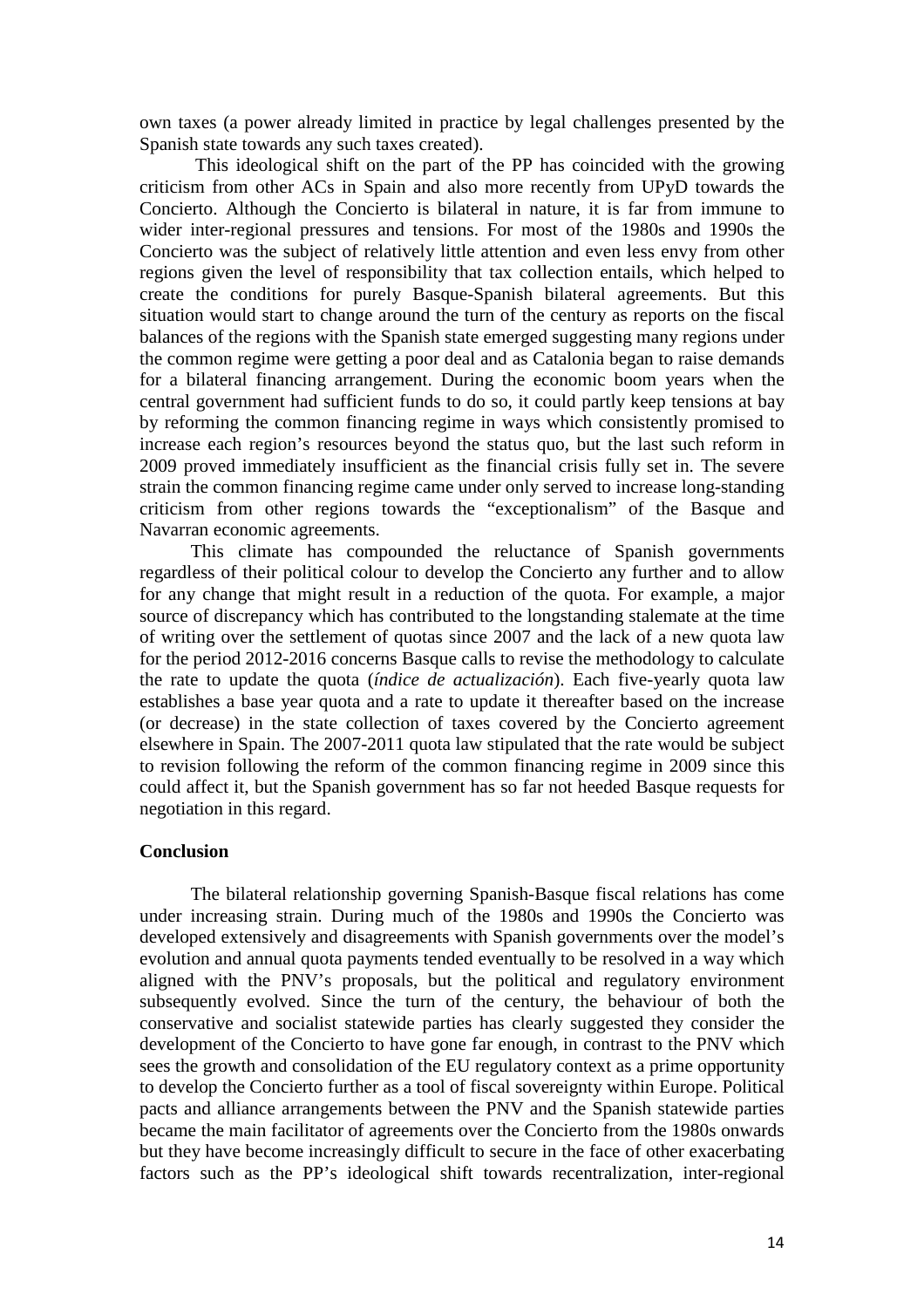competition for resources and the economic crisis. The mere fact of a bilateral relationship, while understandably preferable from the Basque perspective to the alternative of a relationship determined unilaterally by Madrid or subject to interregional agreement, has not in itself been able to reconcile increasingly different conceptions of the Concierto – a problem exacerbated by the absence of any consensus over the wider question of the degree of autonomy or even sovereignty to afford the Basque region in a political sense. These different conceptions cannot easily co-exist in a loose relationship of mutual tolerance between Spanish and Basque governments. The development of the Concierto necessarily involves phases of renegotiation or changes de facto as a result of extraneous developments, which will inevitably continue to bring different conceptions of it into conflict.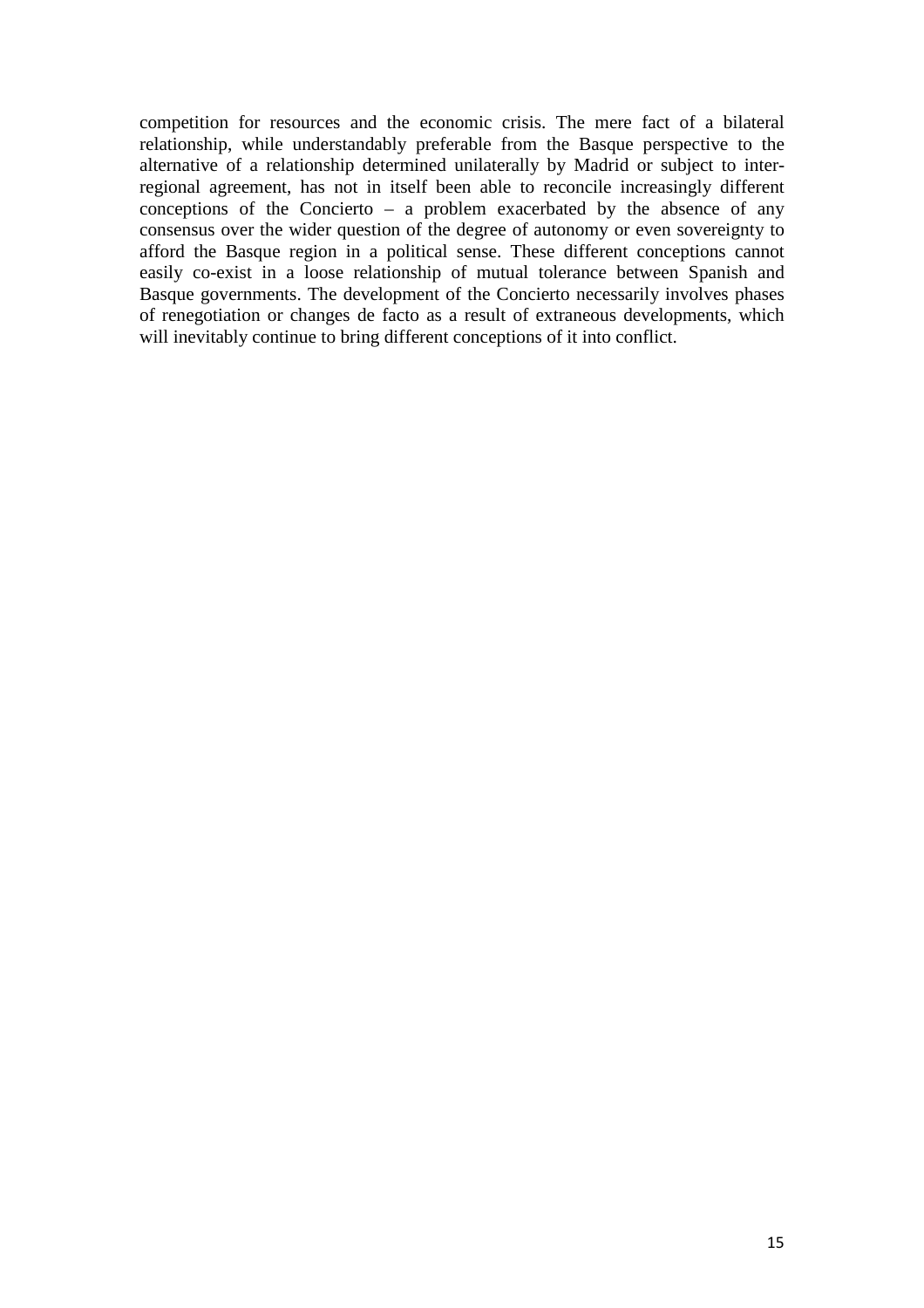#### **NOTES**

<span id="page-15-0"></span> $\overline{a}$ <sup>1</sup> See C.M.Gray, "Smoke and mirrors: How regional finances complicate Spanish-Catalan relations", *International Journal of Iberian Studies* 27, no. 1 (2014): 21-42.

<span id="page-15-1"></span><sup>2</sup> The PNV has won every Basque regional government election with a minority since the first in 1980, only once being forced into opposition in 2009-2012 due to coalition politics.

<span id="page-15-2"></span><sup>3</sup> "El PNV pide extender el sistema bilateral del concierto a todo el autogobierno vasco", *Deia*, 10 July 2014.

<span id="page-15-3"></span><sup>4</sup> Observation based on information garnered in an extensive interview programme in the Basque Country in 2014. See acknowledgements.

<span id="page-15-4"></span><sup>5</sup> For further explanation of the Concierto in English, see Ignacio Zubiri, *The Economic Agreement between the Basque Country and Spain* (Bilbao: Asociación para la Promoción y Difusión del Concierto Económico "Ad Concordiam", 2010), [http://www.conciertoeconomico.org/phocadownload/libros/economic\\_agreement.pdf](http://www.conciertoeconomico.org/phocadownload/libros/economic_agreement.pdf)

(accessed 14 November 2014) and "An Assessment of the Economic Agreement: Myths and Realities," in Joseba Agirreazkuenaga and Eduardo Alonso Olea, eds., *The Basque Fiscal System. History, Current Status, and Future Perspectives* (Reno: Center for Basque Studies, University of Nevada, 2014), 125-172.

<span id="page-15-5"></span><sup>6</sup> On the historical origins of the Concierto, see Eduardo Alonso Olea, *El Concierto Económico (1878-1937). Orígenes y formación de un Derecho Histórico* (Oñati: Instituto Vasco de Administración Pública, 1995).

<span id="page-15-6"></span> $<sup>7</sup>$  Delegating tax-raising power is used here as an approximate translation of</sup> "concertar el impuesto", the official Spanish terminology in this context.

<span id="page-15-7"></span><sup>8</sup> Impressions of the Basque PP perspective are informed by personal interviews with Antón Damborenea, head of the Basque PP in Bizkaia, 9 July 2014; and Aitor Uribesalgo, PP treasury minister of the provincial government of Araba/Álava, 10 October 2014.

<span id="page-15-8"></span><sup>9</sup> Mikel Buesa, Economics professor at the Complutense University of Madrid and founding member of UPyD in 2007-2009, coined the term "el pufo vasco" ("the Basque swindle") in a study by the same name he published in 2007 criticizing the methodology used to calculate the Basque contribution to the Spanish state via the quota.

<span id="page-15-9"></span><sup>10</sup> Zubiri, *The Economic Agreement*, 112; Angel de la Fuente, "Sobre el Pacto Fiscal y el Sistema de Concierto" (March 2012): 4-5,

[https://www.fundacionsepi.es/ciea/Pacto%20Fiscal%20\(Angel%20de%20la%20Fuent](https://www.fundacionsepi.es/ciea/Pacto%20Fiscal%20(Angel%20de%20la%20Fuente).pdf) [e\).pdf](https://www.fundacionsepi.es/ciea/Pacto%20Fiscal%20(Angel%20de%20la%20Fuente).pdf) (accessed 14 November 2014).

<span id="page-15-10"></span> $\overline{11}$  Gray, "Smoke and mirrors": 23.

<span id="page-15-11"></span><sup>12</sup> See, for example, the interview with lehendakari Iñigo Urkullu in *El País*, 2 October 2014.

<span id="page-15-12"></span><sup>13</sup> Personal interviews with Pedro Azpiazu, PNV parliamentary spokesperson for the Economy, 15 September 2014; and with technical experts in the Bizkaian treasury department, 4 April and 8 October 2014.

<span id="page-15-13"></span><sup>14</sup> On this theory, see Jonathan Rodden, *Hamilton's Paradox: The Promise and Peril of Fiscal Federalism* (New York, Cambridge University Press, 2006).

<span id="page-15-14"></span><sup>15</sup> Personal interviews with present and former Basque politicians involved in negotiations with their Catalan counterparts at the time; Eduardo J. Alonso-Olea, "La autonomía y su financiación. Debates parliamentarios, 1977-2012" in Diana Repeto